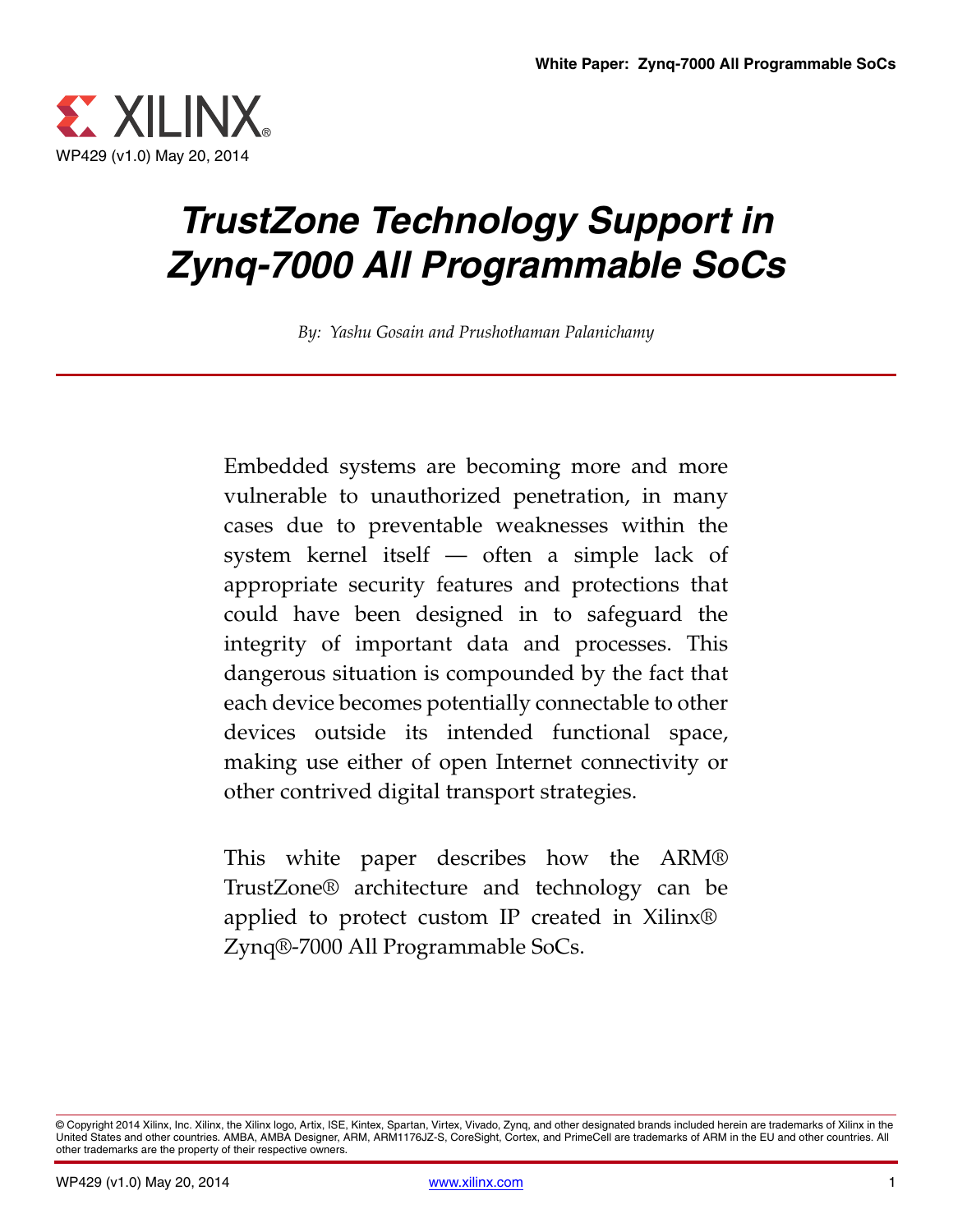### Introduction

It is actually quite easy to invade and infect a standard, Internet-connected system with a malware payload. Search engines, making use of a variety of easily applied filters, can reveal the IP address of a machine running specific exploitable software; additional online tools can then be employed to identify vulnerable access points to the machine and deliver a target-specific malware payload directly to the platform.

As an example, smartphones have evolved into open platforms with the ability to download a variety of user applications from the Internet. These non-secure applications must often run side-by-side with high-value services like remote bank account management systems. Embedded system designers are being continually challenged to provide security for systems at low cost without compromising easy usability.

ARM, the industry's leading provider of embedded microprocessors, provides the TrustZone framework that designers can implement to protect the embedded system against potential security threats. System designers using TrustZone technology can configure a range of capabilities to provide specific functions and achieve specific goals within a secure environment. Through the creation of appropriately secured software running within a well-designed hardware system architecture, sensitive data remains safe, no matter how hostile the system's operating environment might be.

Xilinx has incorporated the ARM TrustZone technology into the Zynq-7000 All Programmable SoC (AP SoC), a processor-centric platform that provides software, hardware, and I/O programmability in a single device. Like traditional SoCs, the processor-centric approach allows the processor to boot first. At the same time, this approach also allows control and partial reconfiguration of the programmable logic by running software on the processor. This enables the user to optimize system performance and power management to meet varying operating environments.

The Zynq-7000 AP SoC architecture integrates a feature-rich dual-core ARM Cortex™-A9 MPCore™-based processing system (PS) along with Xilinx FPGA programmable logic (PL) in a single device, built on a state-of-the-art high performance–low power (HPL) 28 nm high-k metal gate (HKMG) process.

This white paper describes how developers can use TrustZone and TrustZone-related features available in the Zynq-7000 AP SoC processing system, programmable logic, and software ecosystem to improve security in custom embedded systems.

### ARM TrustZone Architecture

The ARM TrustZone architecture makes trusted computing within the embedded world possible by establishing a trusted platform, a hardware architecture that extends the security infrastructure throughout the system design. Instead of protecting *all* assets in a single dedicated hardware block, the TrustZone architecture runs specific subsections of the system either in a "normal world" or a "secure world." Such an approach, when combined with software designed to leverage its advantages, enables creation of an end-to-end security solution that includes functional units as well as debug infrastructure.

In the Zynq-7000 AP SoC, a normal world is defined as a hardware subset consisting of memory regions, L2 cache regions, and specific AXI devices. In a normal world, non-trusted software can be limited to an environment that prohibits its access or even its awareness of the additional hardware dedicated to the support of the TrustZone architecture in the secure world. Trusted applications that run on a TrustZone-based system that implement a secure world (trusted execution environment*)* separated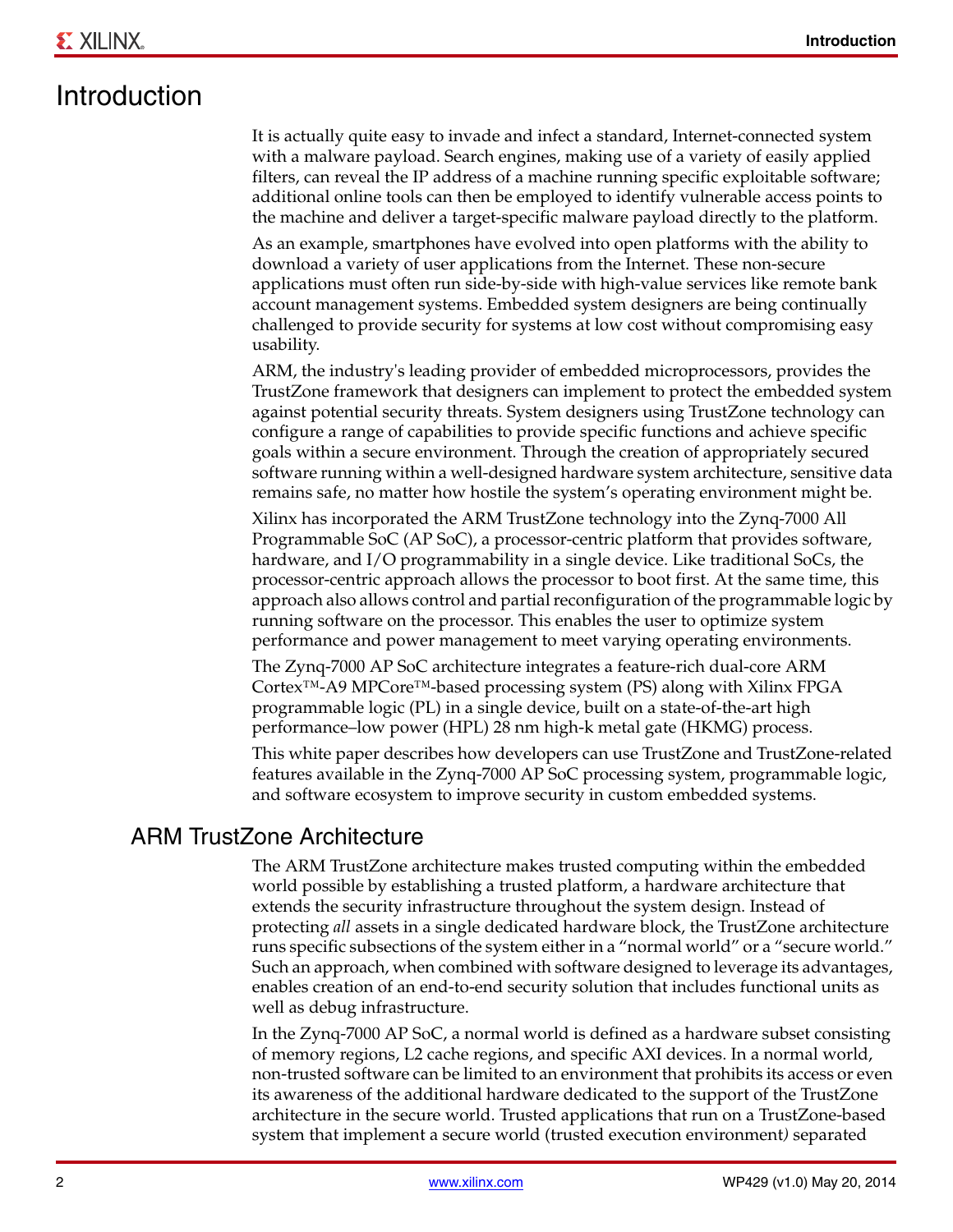from the main operating system (OS) protect the potentially vulnerable embedded system from software/malware based attacks.

### Zynq-7000 AP SoC TrustZone

The Zynq-7000 AP SoC provides enhanced system-wide security by integrating the TrustZone framework into the ARM processor, interconnects, and system peripherals in the processing system (PS). The Zynq-7000 AP SoC's programmable logic (PL) is tightly integrated with the processing system and provides AXI interconnect soft IP that can be used to configure the PL IP for a Secure or Non-Secure mode.

When using TrustZone technology, the system designer must carefully consider all hardware security options early in the initial design phase so that protection can be built into the system from the outset. [Figure 1](#page-2-0) shows a trusted application and a non-trusted application residing on the same Zynq-7000 AP SoC device. The system uses the Zynq-7000 AP SoC TrustZone implementation to isolate these two applications.

<span id="page-2-0"></span>

*Figure 1:* **Trusted and Non-Trusted Applications on a Zynq-7000 AP SoC**

For detailed information on Zynq-7000 AP SoC architecture, refer to [UG585,](http://www.xilinx.com/support/documentation/user_guides/ug585-Zynq-7000-TRM.pdf) *Zynq-7000 AP SoC Technical Reference Manual*.

### AMBA AXI TrustZone Technology

Within complex embedded system designs, both data interconnect and system components are often combined to provide the mechanisms that protect against illegal access attacks.

For ARM-based, TrustZone-enabled systems, the AMBA® AXI interface specification includes an additional control bit for each of the read and write channels on the main system interconnect. These bits are known as Non-Secure (NS) bits (see [Figure 2](#page-3-0)).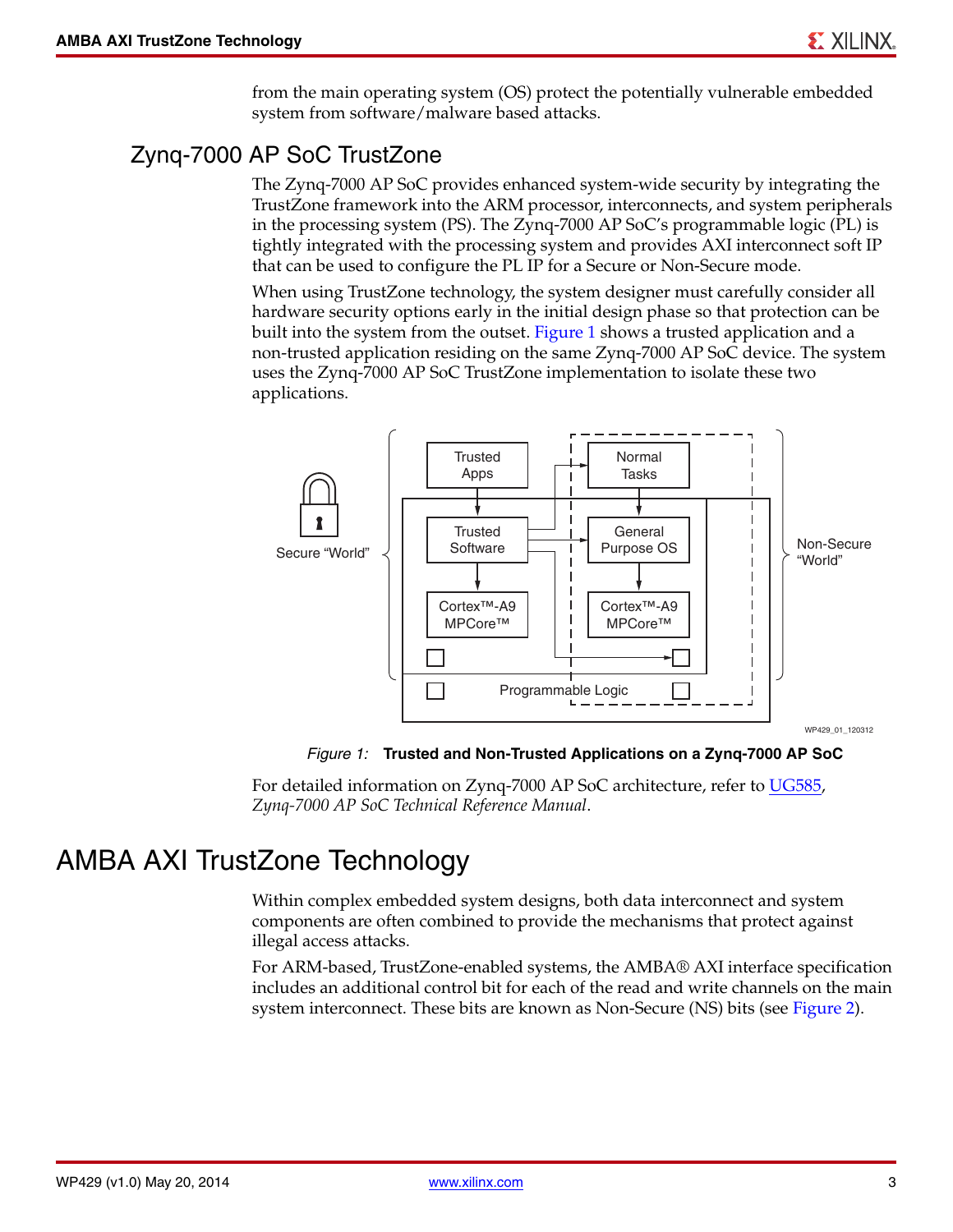<span id="page-3-0"></span>

WP429\_02\_111412

#### *Figure 2:* **Secure/Non-Secure Bit: ARPROT[2:0] (Read) and AWPROT[2:0] (Write), Bit [1]**

During a transaction, all masters assign an appropriate value to these signals, and the interconnect or slave decode logic must interpret them to ensure that the required security separation is not violated. All Non-Secure masters must have their NS bits set High in the hardware, which makes it impossible for them to access Secure slaves.

If a Non-Secure master attempts to access a Secure slave, the implementation defines whether the operation fails silently or generates an error. An error can be raised by the slave or the bus, depending on the hardware peripheral design and bus configuration. Consequently, a slave error (SLVERR) or a decode error (DECERR) can occur.

For more details, refer to [UG761,](http://www.xilinx.com/support/documentation/ip_documentation/ug761_axi_reference_guide.pdf) *AXI Reference Guide*.

# Support for TrustZone Technology in the Zynq-7000 AP SoC

The Zynq-7000 AP SoC is divided into two domains, a processing system (PS) and a programmable logic (PL) domain. The PS consists of a dual-core ARM Cortex™-A9 MPCore microprocessors, its peripherals, and its interconnect resources, which are provided as hard custom blocks in silicon; the PL consists of programmable FPGA fabric. The Zynq-7000 AP SoC supports ARM TrustZone technology in both the PS and PL domains of the device.

The PS provides a set of configuration registers related to TrustZone support for all hard custom blocks. These configuration registers can be dynamically programmed by the software during execution.

In the PL, a security-checking feature is provided for each master interface (MI) slot in the AXI interconnect IP. Using the Xilinx XPS tool, AXI interconnect MI slots can be assigned a static Secure or Non-Secure status.

All slave IP cores instantiated in the logic can be individually assigned a Secure or Non-Secure designation. For Xilinx slave IP cores, Secure/Non-Secure configuration can be designated at the AXI interconnect level because AWPROT[1] and ARPROT[1] bit checking can be enabled/disabled. For third-party slave IP cores, security bit checking can be performed in the IP core itself, or it can be statically done at the Xilinx AXI interconnect level.

Xilinx master IP cores instantiated in logic initiate only Secure transactions, as these IP cores drive AWPROT/ARPROT signals to logic zero.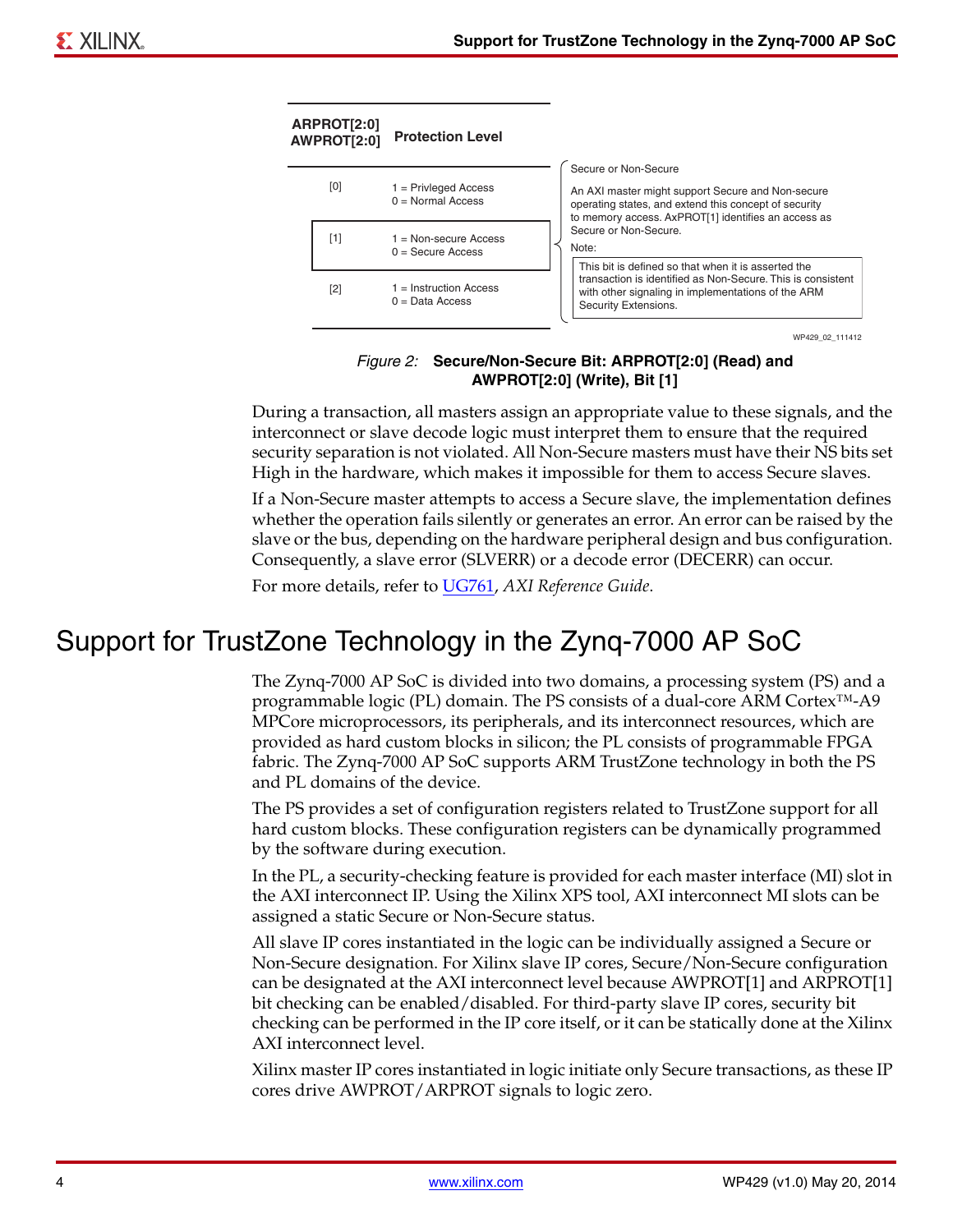### TrustZone Support in the Zynq-7000 AP SoC Processing System

Each of the ARM processor cores in the Zynq-7000 AP SoC PS domain provides separate NS bit configuration for Secure/Non-Secure mode selection. The NS bit is defined in the Secure Configuration Register (SCR) in coprocessor CP15. By default, the NS bit for each processor core is set to zero, which means that both cores are in Secure mode. To change the processor mode, software should modify the NS bit. Although all Secure privileged modes can access the NS bit, it is strongly recommended to only use the Secure Monitor to change the NS bit.

Software can enter "Secure Monitor" mode by executing the SMC (Secure Monitor Call) instruction.

Secure Monitor mode is a privileged mode and is always Secure regardless of the state of the NS bit. The Secure Monitor is code that runs in Secure Monitor mode and processes switches to and from the Secure world. The overall security of the software relies on the security of this code along with the Secure boot code. All other modes of the processor core except the Secure Monitor can operate in either the Secure or Non-Secure worlds; therefore, both Secure and Non-Secure user modes can exist, as well as Secure and Non-Secure privileged modes.

In software terminology, the NS bit determines whether software execution is in the Secure world or the Non-Secure world.

In addition to the ARM Cortex-A9 core, the Zynq-7000 AP SoC PS also provides a Secure/Non-Secure configurable option for all the hard I/O peripherals and AXI interconnects. The TrustZone control registers defined in the PS can be used to configure the Secure or Non-Secure mode for the following PS devices:

- All I/O Peripherals (IOP)
- OCM RAM
- DMA Controller and Interrupts
- DDR Controller
- All PS Interconnects to PL:
	- General-Purpose (GP) Master/Slave Interconnects
	- High-Performance (HP) Slaves
	- Accelerator Coherency Ports

All these registers are dynamically configurable by the software during execution. By default, all hard I/O peripherals and AXI interconnects are set to Secure mode. As Secure devices, they have access to all Zynq-7000 AP SoC hardware and effectively operate as if the TrustZone architecture were not present. Boot software can configure them during initialization, or they can be modified at any time during software execution.

For example, each bit in the TZ\_DDR\_RAM Register defines a specific 64 MB region of memory space in DDR as Secure or Non-Secure. Similarly, all other devices have registers that can be used to define the security mode.

Refer to [UG585](http://www.xilinx.com/support/documentation/user_guides/ug585-Zynq-7000-TRM.pdf), *Zynq-7000 AP SoC Technical Reference Manual* for a detailed description of the different PS blocks. In addition, Xilinx FAEs can provide TrustZone specific register information.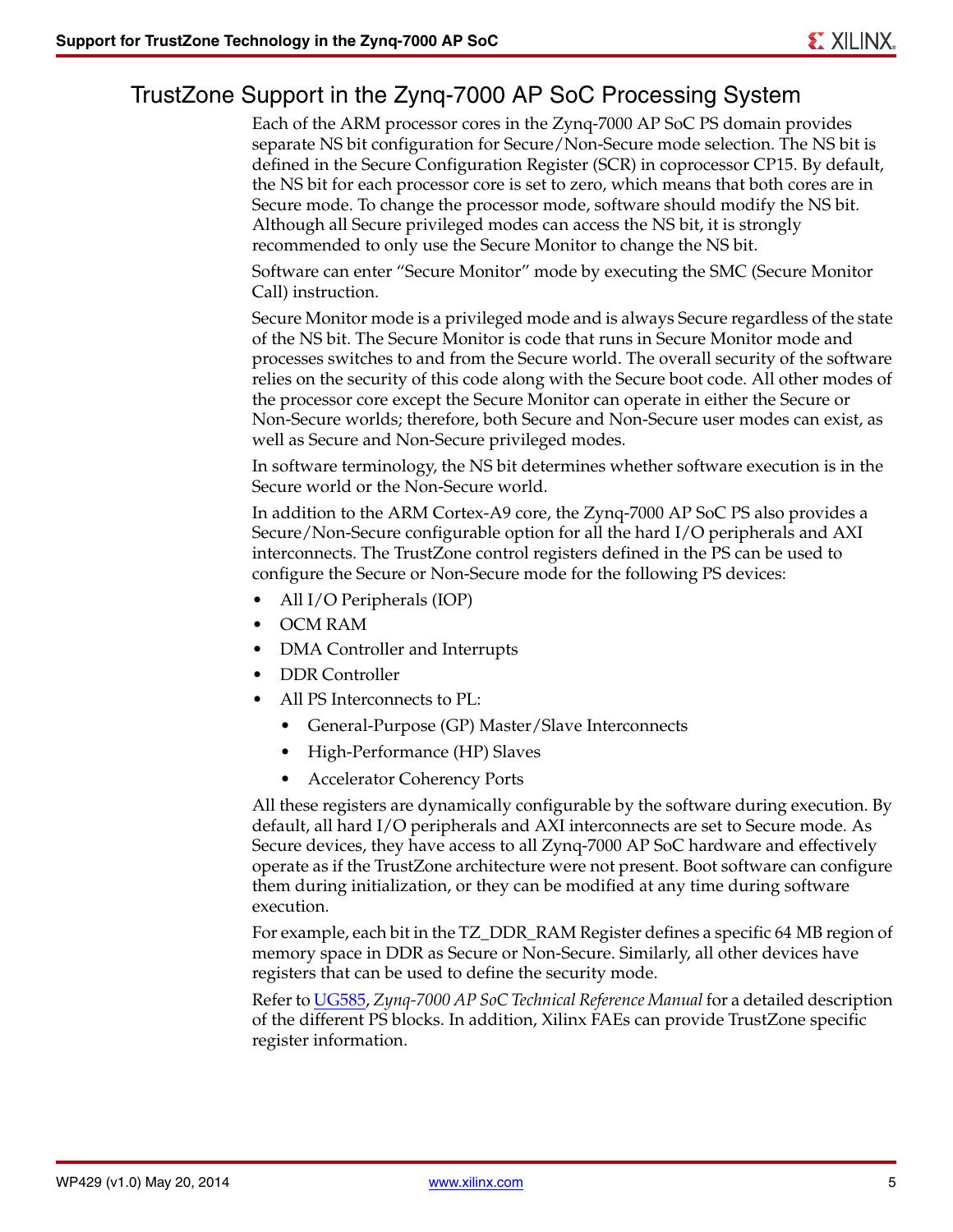### TrustZone Support in Zynq-7000 AP SoC Programmable Logic

In addition to the PS, the Zynq-7000 AP SoC includes FPGA programmable logic (PL). Designers can program the PL with Xilinx soft IP or with custom IP; these IP cores are typically connected via a memory-mapped AXI interface. This section covers Xilinx soft IP support for TrustZone technology at the AXI interconnect level as well as at the master/slave IP level.

#### Xilinx AXI Interconnect IP Support for TrustZone Technology

All Xilinx soft IP cores are AXI4 compliant, and Zynq-7000 AP SoC PS AXI interfaces to PL are AXI3 compliant. The designer must instantiate an AXI interconnect IP core in the PL to connect any of the soft IP cores in the PL with any of the PS interfaces.

The Xilinx AXI interconnect IP provides an (optional) Secure bit-checking feature that is used to facilitate support for TrustZone technology in the PL. This feature is present in the axi\_interconnect\_v1.xx.a version of AXI interconnect IP in the XPS tool. By default, Secure bit-checking is disabled. In this case, the AXI interconnect ignores the AWPROT [1] and ARPROT [1] bits generated by the master IP in PL and passes the transaction to the slave IP.

During system creation, the system designer can statically enable or disable the Secure bit-checking feature for each of the master interfaces in the AXI interconnect. When the Secure feature is enabled on an AXI interconnect master interface (MI), the AXI4 interconnect IP issues a DECERR as a response when a master IP connected to it initiates a Non-Secure read/write transaction. In such a configuration, the AXI interconnect will not propagate any Non-Secure transactions.

[Figure 3](#page-5-0) illustrates a system with the Secure feature enabled or disabled at the AXI interconnect level.

<span id="page-5-0"></span>

*Figure 3:* **Enabling/Disabling the Secure Feature at the AXI Interconnect Level**

By enabling the Secure option at interconnect master interface M1, any Non-Secure transaction from a Non-Secure master is blocked by issuing a DECERR response, and the Secure transaction from the Secure master passes through to Slave 1.

In addition, by disabling the Secure option at interconnect master interface M2, Secure as well as Non-Secure transactions to the slave are passed through. Both a Secure master and a Non-Secure master can access Slave 2.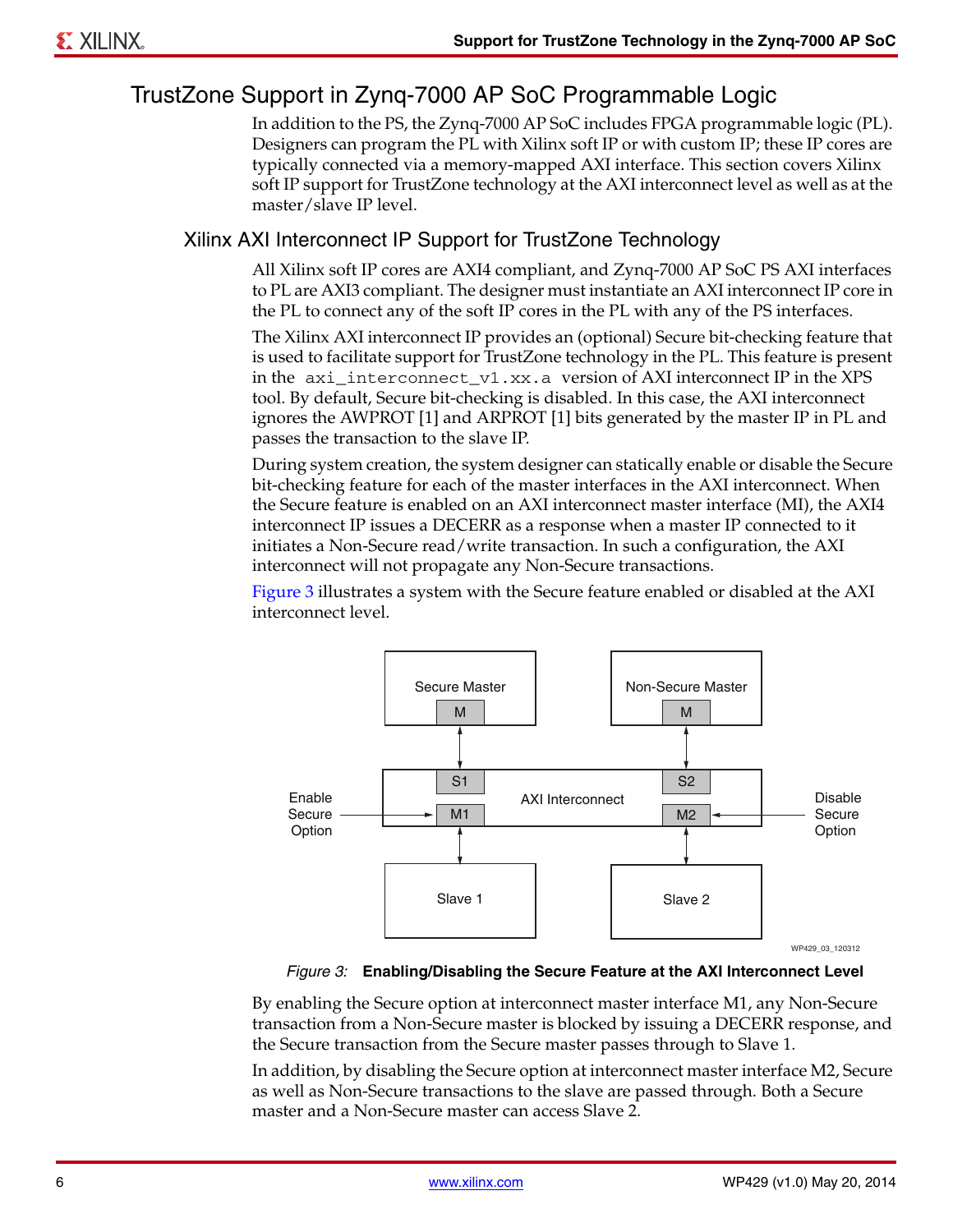#### Xilinx AXI-Compliant Master IP Support for TrustZone Technology

The Xilinx AXI-compliant master IP cores for the Zynq-7000 AP SoC drive AWPROT[2:0] and ARPROT[2:0] to zero internally. This means that any transaction from a Xilinx master IP core is a normal Secure data-access transaction. Designers must be aware that the Xilinx master soft IP cores provide no option to configure the AWPROT and ARPROT bits, either statically or dynamically, for Secure/Non-Secure modes. In practice, however, this can have minimal or no impact on the system design because it only affects the Xilinx MicroBlaze<sup>™</sup> processor IP and different type of Xilinx DMA IPs cores.

#### Xilinx AXI-Compliant Slave IP Support for TrustZone Technology

All Xilinx AXI-compliant slave IP cores ignore AWPROT[1] and ARPROT[1] bit-checking during a transaction. Whether a transaction is Secure or Non-Secure, Xilinx slave IP cores respond to the transaction irrespective of the state of AWPROT[1] and ARPROT[1].

To provide TrustZone features to a system using Xilinx slave IPs, the system designer must set the Secure bit-checking feature on the AXI interconnect appropriately. By doing so, the interconnect can block any illegal access transactions generated by a master to a slave and respond back to the master with a DECERR on the bus. Only legal transactions from master to slave IP are passed through.

### Zynq-7000 AP SoC TrustZone Hardware Architecture

[Figure 4](#page-6-0) shows a block diagram of a conceptual system using Zynq-7000 AP SoC TrustZone technology.

<span id="page-6-0"></span>

*Figure 4:* **Conceptual System using Zynq-7000 AP Soc Technology**

This is a conceptual system showing how to secure private or sensitive data in the system from illegal hardware access by using Zynq-7000 AP SoC TrustZone technology.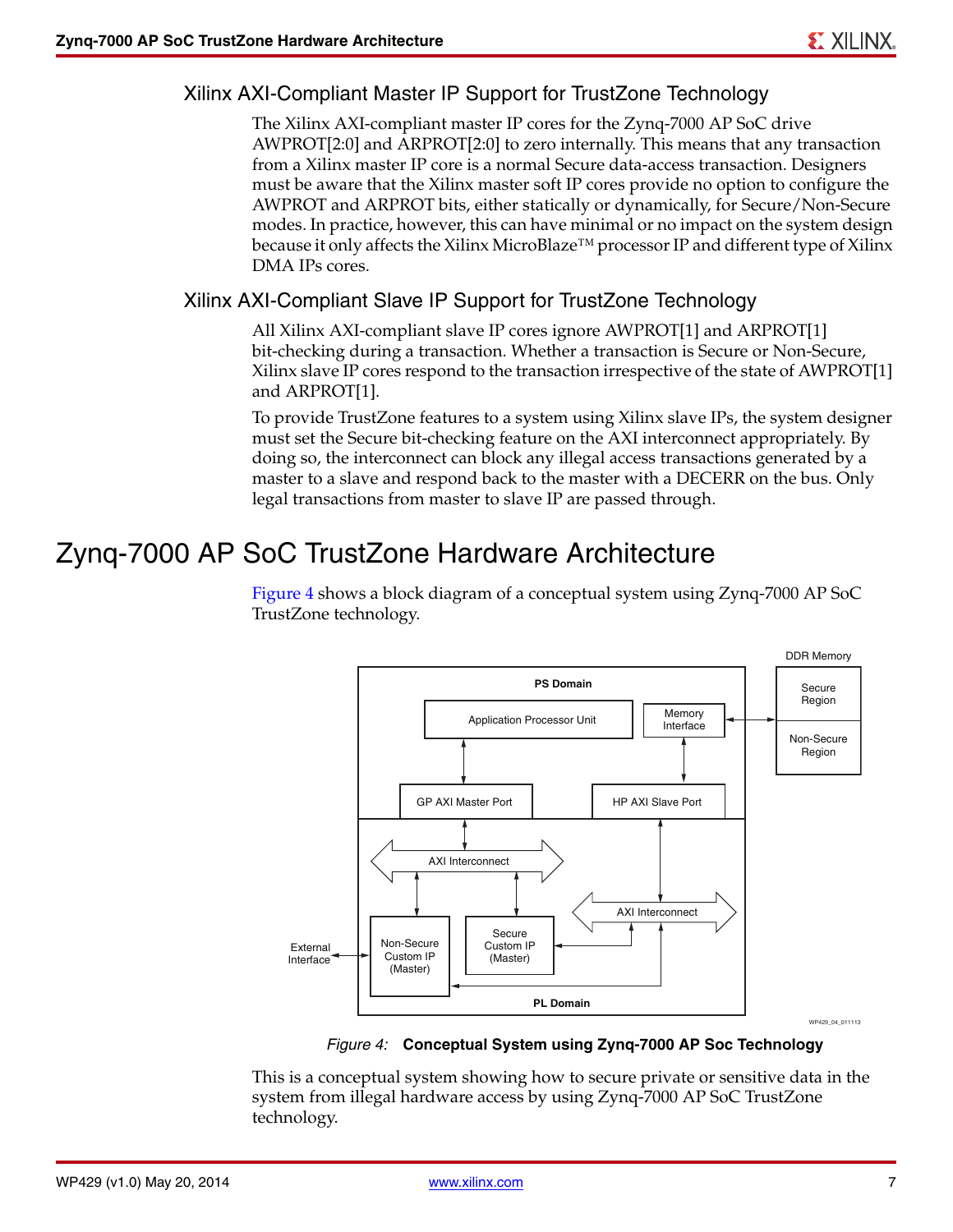In this system, the PL domain uses two custom master IP cores:

- **Secure Custom IP:** This performs Secure read/write transactions to DDR using the HP slave port in the PS. It is also connected to the Application Processor Unit (APU) via a GP master port for register configuration.
- **Non-Secure Custom IP:** This is used to perform read/write transactions from/to the PS DDR upon requests from the "external world." It performs Non-Secure read transactions to DDR using an HP slave port. Configuration of this IP is done by the PS processor through a GP master port.

Upon power-on, the PS processor initializes both custom IPs, configures registers to establish Secure and Non-Secure regions in DDR memory, and transfers private data/instructions to the Secure DDR region.

After initialization and upon receiving a data request from the external interface, the Non-Secure custom IP first copies the data from the external interface to the Non-Secure region of DDR memory. It then interrupts the PS processor, which commands the Secure custom IP to perform the appropriate data computations using its private data/instructions in conjunction with the data just copied to the Non-Secure region of DDR memory. After computation is completed, Secure custom IP puts the computed data into the Non-Secure DDR region and interrupts the PS processor to command the Non-Secure custom IP to start transferring data from the requested location.

If an illegal data request from the external interface attempts to access the DDR Secure region through a Non-Secure custom IP read/write transaction, an AXI BUS error response is generated.

### Zynq-7000 AP SoC TrustZone Software Architecture

In a complex embedded system, software is partitioned into two different worlds: the Secure world and the Non-Secure world. The system developer usually differentiates these two worlds according to the sensitivity of the components in the system. Critical components — for example, components vulnerable to security breach or containing private or secret information — are placed in the Secure world; components having no critical impact on the security of the system are placed in the Non-Secure world. Differentiation is totally dependent upon the design choices made by the system developer. This architecture is shown in [Figure 5](#page-7-0).

<span id="page-7-0"></span>

*Figure 5:* **Secure / Non-Secure System Partitioning**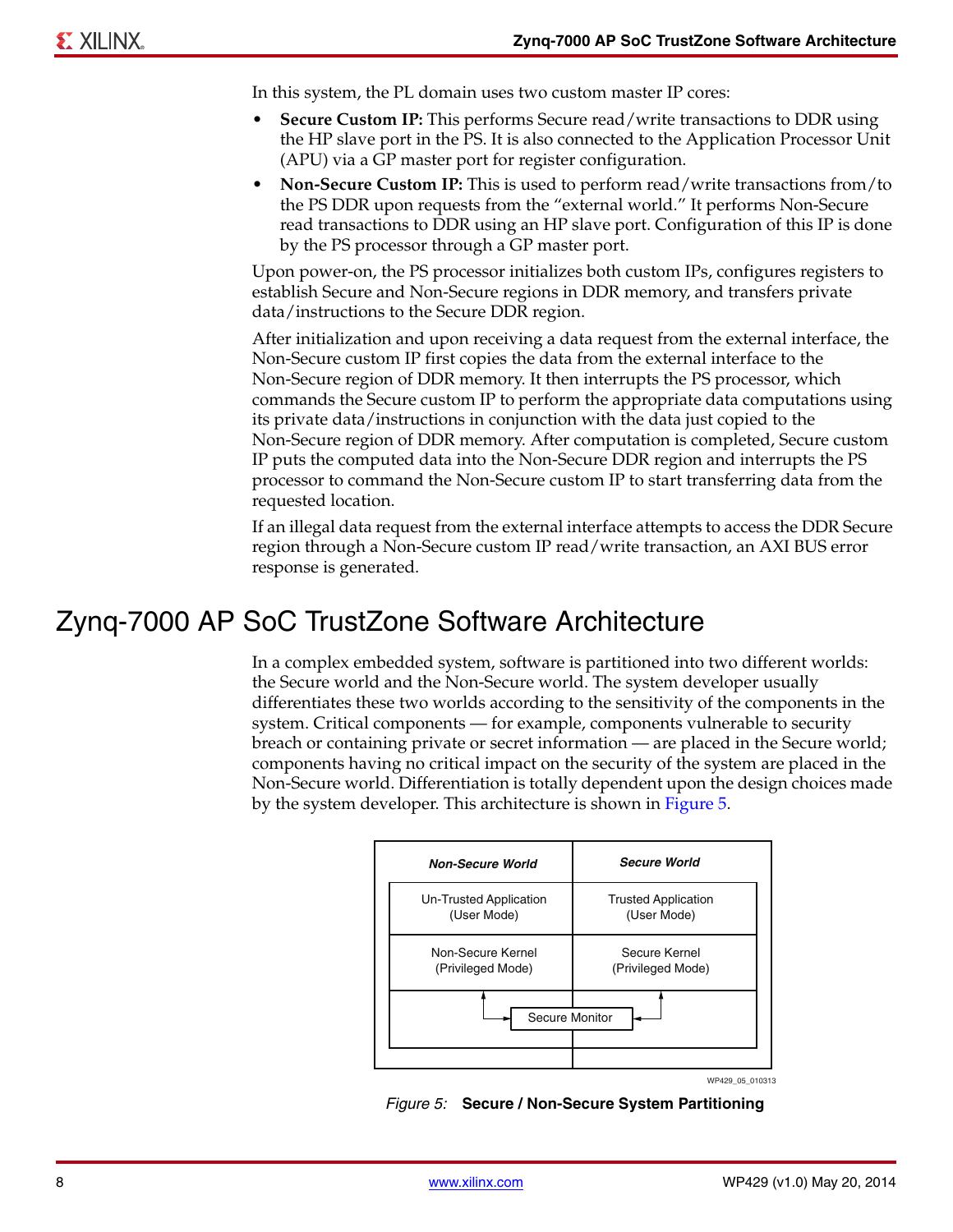Software in the Non-Secure world runs ordinary applications whose trust level is not designated through the Non-Secure kernel. The application is forced to run only in a Non-Secure hardware subset of the Zynq-7000 AP SoC and is physically prevented from accessing memory, cache, or devices that are located in the Secure world. By contrast, software in the Secure world runs trusted applications through the Secure kernel and is able to access *all* Zynq-7000 AP SoC system resources, essentially ignoring the Secure or Non-Secure designation of any hardware component. Non-Secure world software can access *only* system resources that have been designated as Non-Secure.

When a user process running in the Non-Secure world requires Secure execution, it makes a request to the Non-Secure kernel to enable the TrustZone Secure Monitor to transfer execution of the process to the Secure world. The Secure Monitor mode links the two zones and acts as a gatekeeper to manage program flow between them. Secure Monitor mode is a privileged mode and is always Secure, regardless of the state of the processor's NS bits.

As described earlier, when a user process in the Non-Secure zone tries to directly access Secure resources, an AXI BUS exception error is generated.

#### Secure Boot Flow

System security starts with the boot process. The on-chip BootROM code is highly critical because it must start the system in the Trusted state. The BootROM code starts the whole security chain by ensuring that first-stage boot loader (FSBL) is signed and verified.

Designers can select the asymmetric RSA and the symmetric AES/HMAC algorithm to authenticate the image. If the BootROM code fails to authenticate the image, the device executes a Secure system lock-down. The Secure Boot and TrustZone technologies complement each other: the first is responsible for the start of the Secure process, and the second maintains security on the running system by isolating Non-Secure applications.

For more information on Secure Boot, refer to [UG585](http://www.xilinx.com/support/documentation/user_guides/ug585-Zynq-7000-TRM.pdf), *Zynq-7000 AP SoC Technical Reference Manual (*see the "Device Secure Boot" chapter).

### Multi-OS and Software Stack Support on Zynq-7000 AP SoCs

The hardware security extension of the ARM TrustZone can be leveraged to create a hypervisor. Such a system can host multiple guest operating systems in addition to a Trusted Execution Environment (TEE). The TEE can be used to execute point-specific application stacks and is completely segregated from the regular software stack.

Complementing the support for ARM TrustZone on the Zynq-7000 AP SoC, Xilinx and its partners provide several other solutions that enable the concurrent execution of multiple software stacks, including: Linux + Bare metal AMP; Bare metal + Bare metal AMP, Linux + FreeRTOS AMP; Linux + GlobalPlatform Trusted Execution Environment, RTOS + General purpose OS combinations, and more. Xilinx Sales offices can be contacted for additional information related to specific product requirements.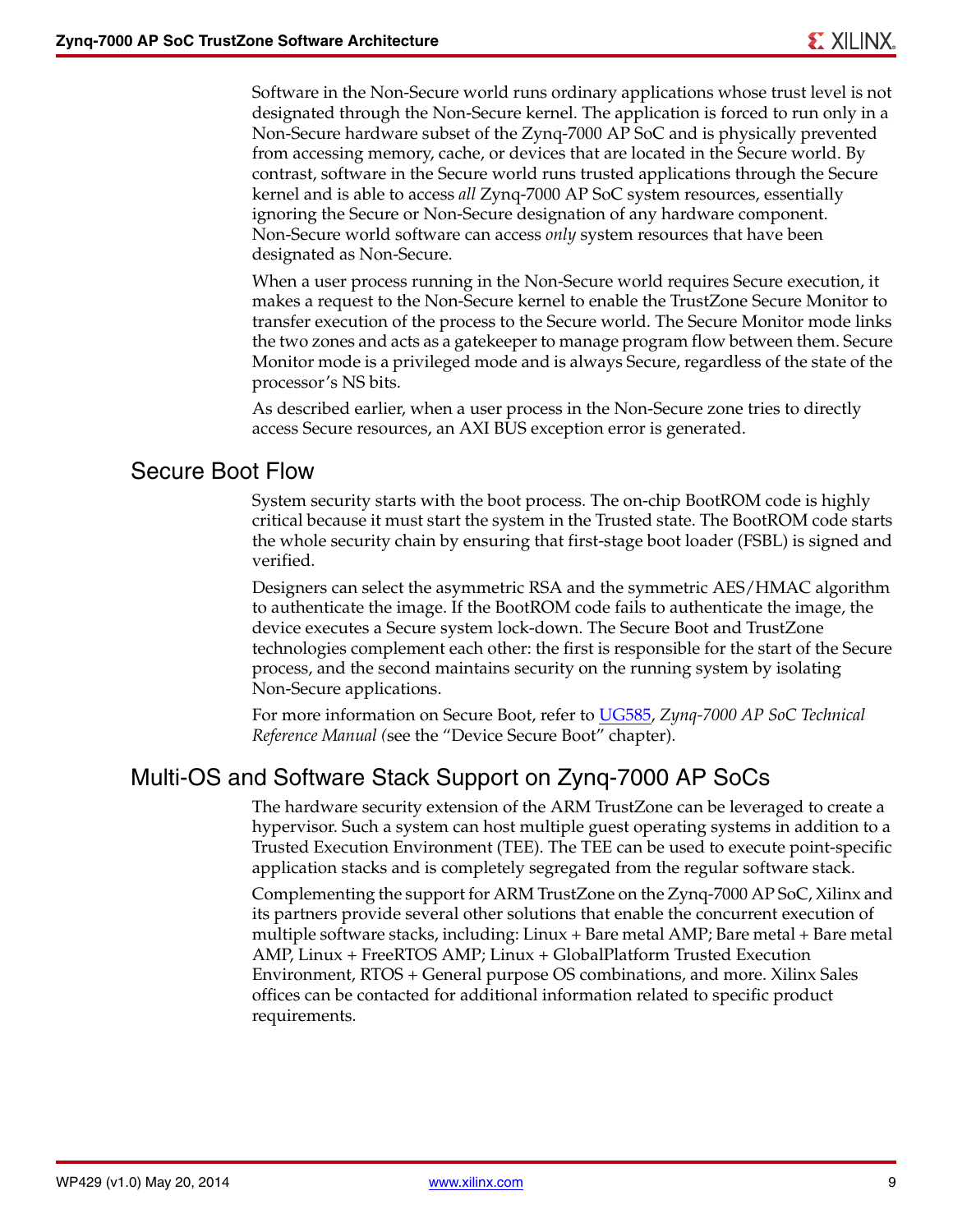# **Conclusion**

The Zynq-7000 AP SoC provides a system security solution by integrating the TrustZone framework with the ARM processor, interconnects, and system I/O peripherals in the PS. It provides dynamically controllable TrustZone registers for all hard blocks inside the PS. Software can configure them during initialization, or they can be modified at any time during software execution.

On the PL side, Xilinx soft IPs provides static TrustZone frameworks at the AXI interconnect level. Depending on the system security requirements chosen, a system developer at the hardware level can assign appropriate security configurations to the PL AXI interconnect and execute the Security setting of the PS block at the software level. The Zynq-7000 AP SoC provides to the user with a flexible security solution for developing a robust and secure embedded system by using the TrustZone features provided on both the PS and PL sides. Xilinx also works with corporate partners to provide a comprehensive ecosystem for customers wishing to develop their own secure embedded systems using the TrustZone technology.

### Related Reading

[PRD29-GENC-009492C,](http://www.google.com/url?sa=t&rct=j&q=&esrc=s&source=web&cd=1&cad=rja&ved=0CCEQFjAA&url=http%3A%2F%2Finfocenter.arm.com%2Fhelp%2Ftopic%2Fcom.arm.doc.prd29-genc-009492c%2FPRD29-GENC-009492C_trustzone_security_whitepaper.pdf&ei=RJ2SUJaBMsKs2wXlooD4AQ&usg=AFQjCNFNWrQU5lP_y-PRRalCw-clYJHQPA) *ARM Security Technology: Building a Secure System using TrustZone Technology,* white paper.